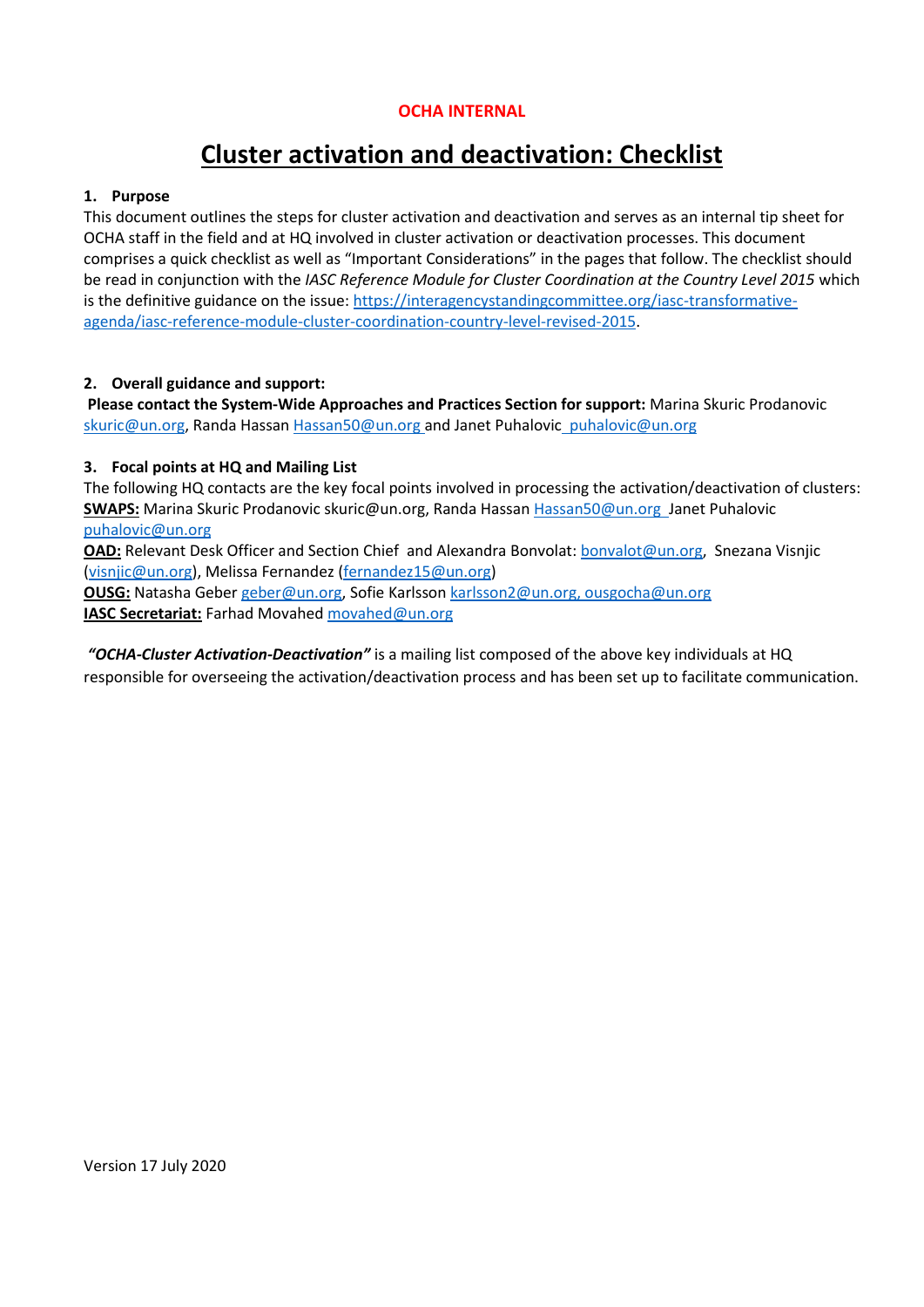# **1. Cluster activation<sup>1</sup>**

### **Important considerations**

#### **IASC criteria for activation**

The criteria for cluster activation are met when:

1. Response and coordination gaps exist due to a sharp deterioration or significant change in the humanitarian situation.

2. Existing national response or coordination capacity is unable to meet needs in a manner that respects humanitarian principles, due to the scale of need, the number of actors involved, the need for a more complex multisectoral approach, or other constraints on the ability to respond or apply humanitarian principles.

- RC/HCs (in consultation with the HCT/UNCT) should only recommend the activation of clusters when there is an identified gap warranting their activation.
- OCHA should advise the RC/HC and the Cluster Lead Agencies (CLAs) that the activation of clusters must be **strategic, specific to the context, and intended to be for as short a duration as possible.**
- To ensure that clusters continue to operate only while they are strictly needed, plans to deactivate and transition clusters should be prepared as soon as possible after activation. Building the capacity of national and local actors should be an objective from the outset. Annual Cluster Coordination Architecture Reviews assist the HC/HCT to determine the necessity for the continuation of clusters.
- The formal activation of clusters may be difficult in circumstances where national authority capacity is constrained (e.g. limited capacity, lack of willingness or where duty bearers are party to the conflict). In such contexts, different ways of augmenting coordination and response capacity may need to be identified, underpinned by the principles of the cluster approach.
- Prior to activation it is important for the RC/HC and Cluster Lead Agencies (CLAs) supported by the OCHA HoO to dialogue with national authorities and establish the level of capacities of national humanitarian coordination and response mechanisms and discuss international support in terms of operational response and humanitarian coordination (e.g. application of cluster approach).
- *Note:* The CLA is selected by RC/HC, in consultation with the HCT (or UNCT if no HCT is in place). The criteria for *determining the CLA is based on an operational actor's coordination and response capacity, operational presence, and ability to scale up. Ideally, this mirrors global arrangements but is not always possible and sometimes other organizations are in a better position to lead. It is important that the CLA is able to put in place the required resources to effectively support and staff the cluster (dedicated Cluster Coordinator and IM capacity).*
- CLAs are encouraged to share cluster leadership with NGOs wherever feasible. OCHA plays a role in encouraging co-leadership.

<sup>1</sup> Please consult the *IASC Reference Module for Cluster Coordination at the Country Level 2015* "Cluster Activation" p. 9-11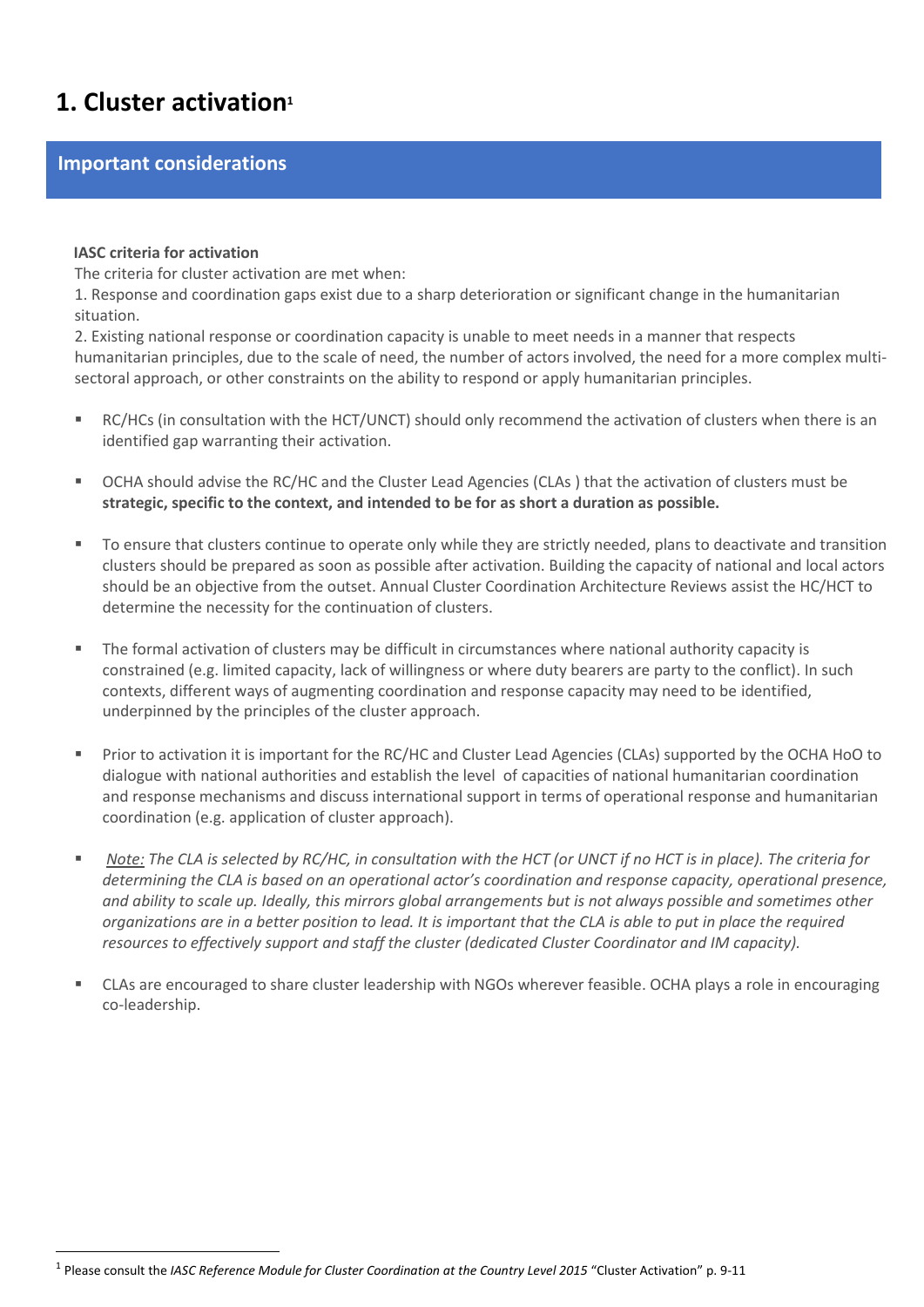# **Cluster activation checklist**

| <b>Issue</b>                                                   | <b>Field</b>                                                                                                                                                                                                                                                                                                                                                                                                                                                                                                                                                              | <b>HQ</b>                                                                                                                                                                                                                                                                                                                                                                                                                 |
|----------------------------------------------------------------|---------------------------------------------------------------------------------------------------------------------------------------------------------------------------------------------------------------------------------------------------------------------------------------------------------------------------------------------------------------------------------------------------------------------------------------------------------------------------------------------------------------------------------------------------------------------------|---------------------------------------------------------------------------------------------------------------------------------------------------------------------------------------------------------------------------------------------------------------------------------------------------------------------------------------------------------------------------------------------------------------------------|
| <b>Primary</b><br><b>Contacts</b>                              | RC/HC, HoO                                                                                                                                                                                                                                                                                                                                                                                                                                                                                                                                                                | <b>SWAPS:</b> Marina Skuric Prodanovic skuric@un.org,<br>Randa Hassan Hassan50@un.org, Janet Puhalovic<br>puhalovic@un.org<br><b>OAD:</b> Relevant Desk Officer and Section Chief and<br>Alexandra Bonvolat: bonvalot@un.org, Snezana<br>Visnjic (visnjic@un.org), Melissa Fernandez<br>(fernandez15@un.org)<br>OUSG: Natasha Geber geber@un.org, Sofie<br>Karlsson karlsson2@un.org                                      |
|                                                                |                                                                                                                                                                                                                                                                                                                                                                                                                                                                                                                                                                           | <b>IASC Secretariat:</b> Farhad Movahed<br>movahed@un.org                                                                                                                                                                                                                                                                                                                                                                 |
| Step1<br><b>Criteria</b>                                       | ■ Have IASC criteria for cluster<br>activation been met?<br>■ Has the RC/HC/HCT analyzed and<br>discussed the gaps and needs for<br>(sectoral) coordination based on<br>the context?<br>If Is the identified CLA the best<br>positioned actor based on IASC<br>criteria?                                                                                                                                                                                                                                                                                                  | Has SWAPS provided guidance to the HoO on<br>cluster activation or on the coordination set-up in<br>country?                                                                                                                                                                                                                                                                                                              |
| Step 2<br><b>Consultations</b>                                 | ■ Has the CLA been in discussions<br>with its national sectoral<br>counterpart at senior level?<br>" Does the government understand<br>the coordination arrangements<br>being put in place?<br>■ Has the RC/HC/OCHA discussed<br>possible activation with the<br>government?<br>Is it clear how the proposed<br>cluster will connect with/support<br>national coordination structures?<br>■ Will the CLA make available the<br>requisite resources for the cluster<br>to perform its functions?<br>■ Has the RC/HC/HCT discussed and<br>agreed to the cluster activation? | ■ Has SWAPS convened the Global Cluster<br>Coordinators to discuss cluster activation and<br>coordination architecture set-up [for new<br>emergencies] or had a dialogue with specific<br>Global Cluster Coordinators on individual<br>activations?                                                                                                                                                                       |
| Step 3<br><b>Request letter</b><br>from RC/HC to<br><b>ERC</b> | ■ Has HoO drafted a letter* from<br>the RC/HC to ERC outlining the<br>reasons for the activation and<br>detailing the clusters to be<br>activated and the lead or co-lead<br>agencies responsible for each and<br>shared letter with OAD?                                                                                                                                                                                                                                                                                                                                 | ■ Has OAD or OUSG/ERC received a letter from the<br>RC/HC requesting cluster activation?<br>Has the letter been shared with "OCHA-Cluster<br>Activation-Deactivation" mailing list?<br>Has SWAPS provided comments?<br>Does the letter conform to guidance and<br>effectively indicate why cluster activation is<br>requested?<br>Are there any concerns known from an HQ<br>perspective on why cluster activation may be |
|                                                                | *This may be in a form of a letter or e-mail.                                                                                                                                                                                                                                                                                                                                                                                                                                                                                                                             | problematic or if alterative arrangements should<br>be considered?                                                                                                                                                                                                                                                                                                                                                        |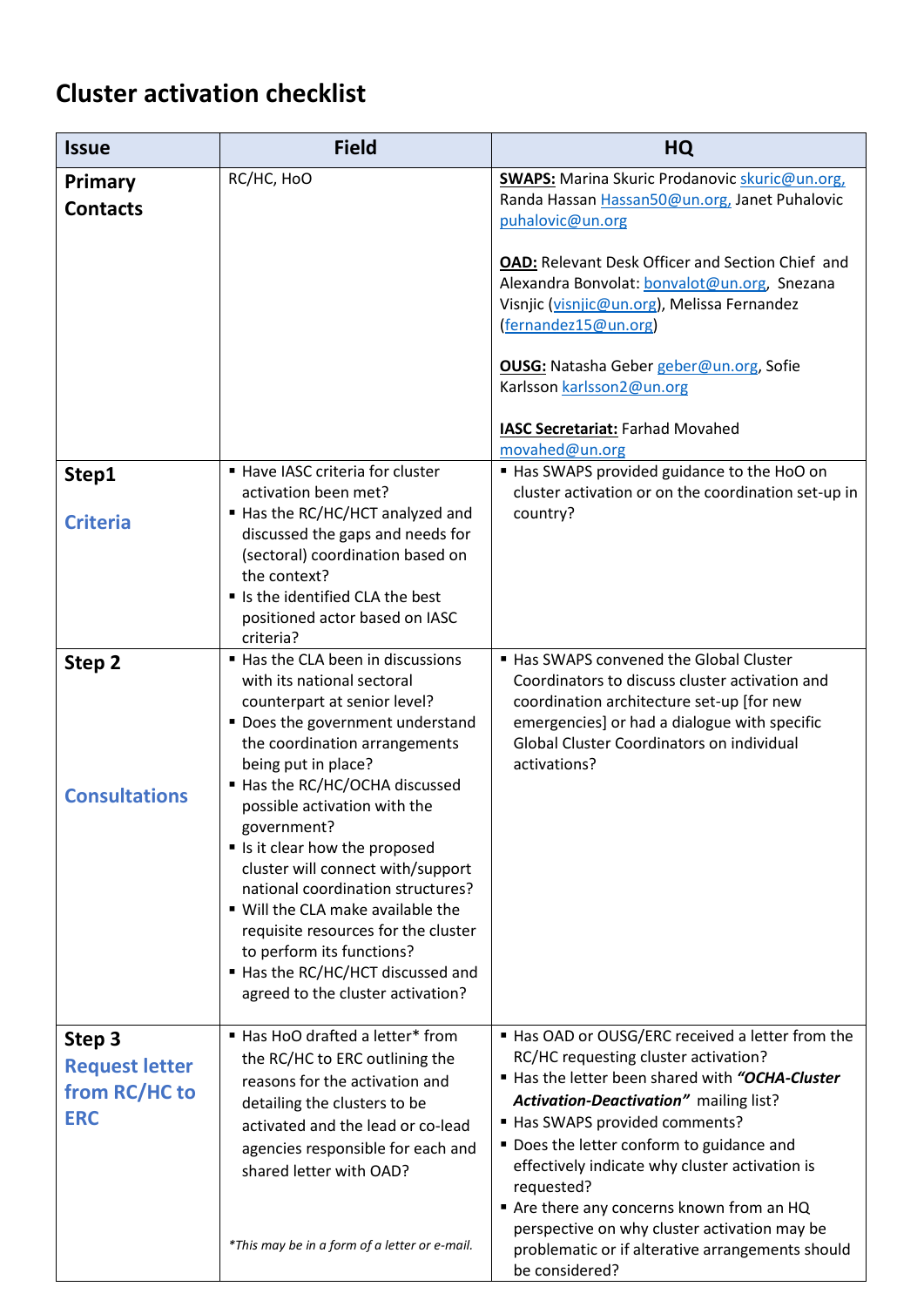|                        | $\blacksquare$ Has OAD:                                                                                                                                                                                                                                                                                       |
|------------------------|---------------------------------------------------------------------------------------------------------------------------------------------------------------------------------------------------------------------------------------------------------------------------------------------------------------|
| Step 4                 | Drafted a note* from the ERC to IASC                                                                                                                                                                                                                                                                          |
| <b>IASC</b>            | Principals with ERC's recommendation on                                                                                                                                                                                                                                                                       |
| consultation:          | activation?                                                                                                                                                                                                                                                                                                   |
| <b>ERC</b> note to     | Transmitted the ERC's note to OUSG copying<br>٠                                                                                                                                                                                                                                                               |
| <b>IASC Principals</b> | "OCHA-Cluster Activation-Deactivation"                                                                                                                                                                                                                                                                        |
|                        | mailing list within three working days <sup>2</sup> .                                                                                                                                                                                                                                                         |
|                        | Has OUSG:<br>Cleared the draft note from OAD ?<br>Transmitted the email together with the<br>RC/HC's request to the IASC Principals with a<br>24-hour objection deadline <sup>3</sup> copying the EDG,<br>and "OCHA-Cluster Activation-Deactivation"<br>mailing list [within the same three working<br>days]. |
|                        | Has SWAPS shared the RC/HC letter and ERC note<br>to the IASC Principals with the Global Cluster<br>Coordinators?                                                                                                                                                                                             |
|                        | ■ Have OUSG and the IASC secretariat confirmed<br>that no objections were received from Principals<br>within the deadline?                                                                                                                                                                                    |
|                        | If there are concerns:<br>" These are addressed in the usual manner in order<br>to arrive at a satisfactory outcome. The Principals<br>may ask the EDG to discuss in more detail, if<br>necessary.                                                                                                            |
|                        | Note: The ERC must convey any objections in the<br>letter to the RC/HC (see below).                                                                                                                                                                                                                           |
|                        | *This may be in the form of a letter or e-mail.                                                                                                                                                                                                                                                               |

 $^2$  The three working days is an indicative timeline. Additional time may be necessary where guidance or other considerations are necessary.

 $3$  The 24h deadline for approval by IASC Principals is the deadline expressed in the IASC guidance (Cluster Coordination Reference Module).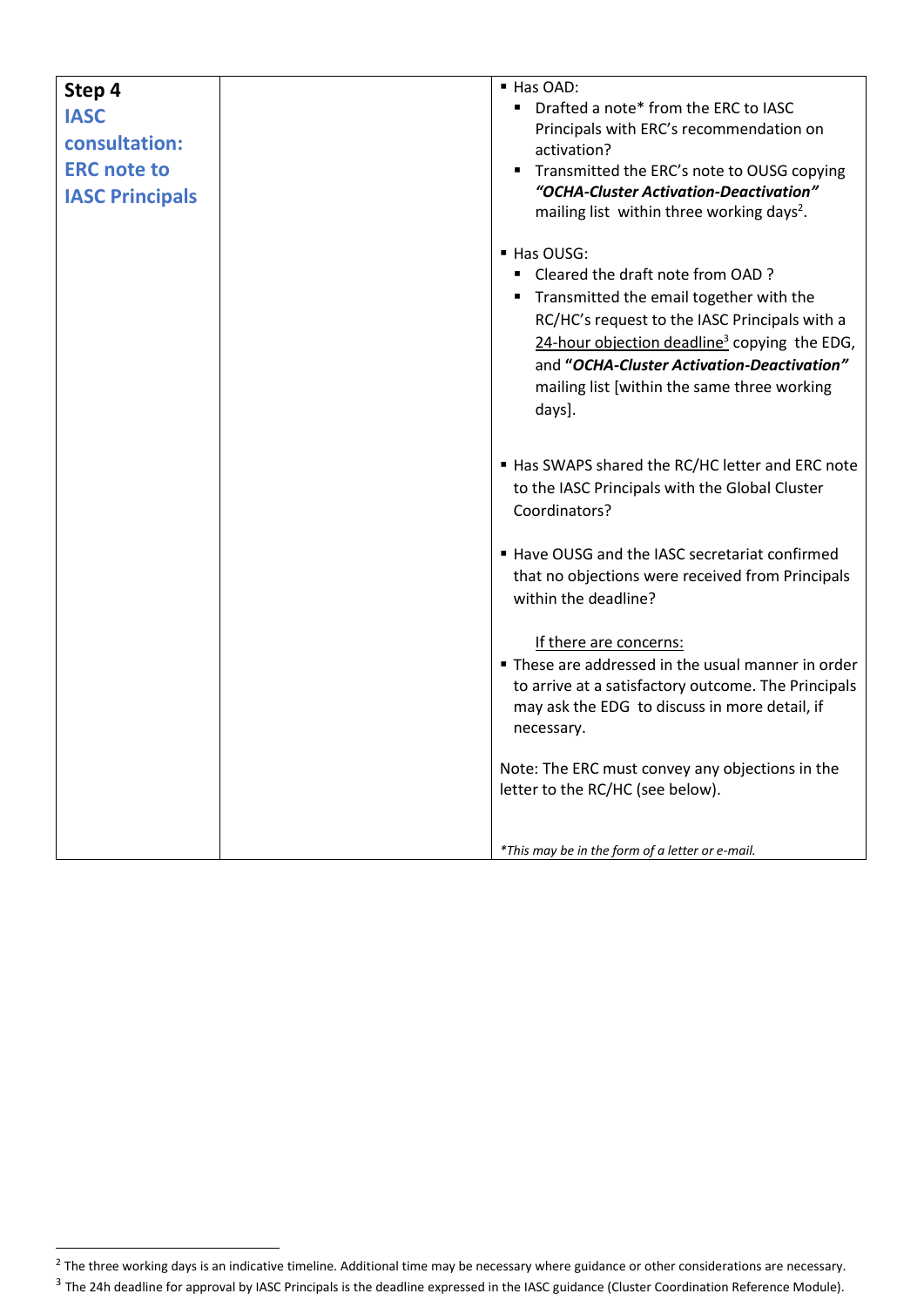| Step 5<br><b>Endorsement:</b><br><b>ERC</b> note to<br><b>RC/HC</b> | ■ Has the RC/HC received<br>confirmation from the ERC that<br>the clusters are endorsed by the<br>IASC?                                                                                                                                                                                 | Has OAD:<br>Prepared a note from the ERC to the RC/HC<br>٠<br>confirming cluster activation and sent it to<br>OUSG, copying "OCHA-Cluster Activation-<br>Deactivation" mailing list?<br>Forwarded to the HoO the endorsement note<br>sent from OUSG to the RC/HC (see below)?<br>Has OUSG:<br>Sent the note from the ERC to the IASC<br>Principals confirming no objections and the<br>cluster is activated as per RC/HC request,<br>copying the EDG and "OCHA-Cluster<br>Activation-Deactivation" mailing list?<br>Sent the note from ERC to the RC/HC<br>п<br>confirming cluster activation copying "OCHA-<br>Cluster Activation-Deactivation" mailing list.<br>■ Has SWAPS shared the ERC's endorsement note<br>to the RC/HC with the Global Cluster<br>Coordinators? |
|---------------------------------------------------------------------|-----------------------------------------------------------------------------------------------------------------------------------------------------------------------------------------------------------------------------------------------------------------------------------------|--------------------------------------------------------------------------------------------------------------------------------------------------------------------------------------------------------------------------------------------------------------------------------------------------------------------------------------------------------------------------------------------------------------------------------------------------------------------------------------------------------------------------------------------------------------------------------------------------------------------------------------------------------------------------------------------------------------------------------------------------------------------------|
| Step 6<br><b>Communication</b><br>and<br>confirmation               | Has the RC/HC shared the ERC's<br>endorsement note with the HCT?<br>■ Has the RC/HC / OCHA officially<br>communicated the cluster<br>activation to the national<br>counterpart?<br>Has the CLA confirmed cluster<br>activation to the national sectoral<br>counterpart at senior level? | ■ Has SWAPS updated its activation/deactivation<br>files?                                                                                                                                                                                                                                                                                                                                                                                                                                                                                                                                                                                                                                                                                                                |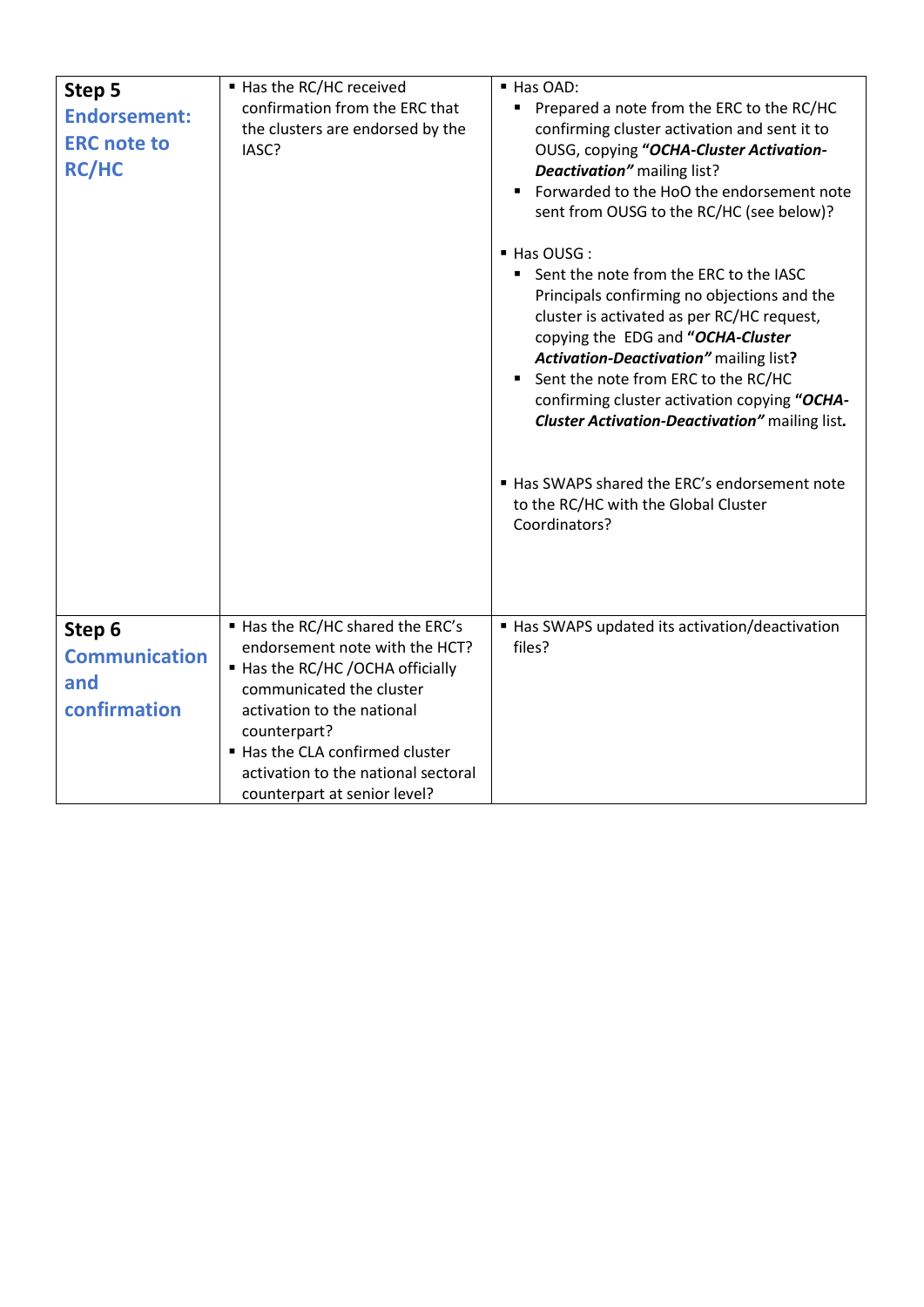### **Cluster activation: The letter from the RC/HC to the ERC**

The request from the RC/HC to the ERC is an important record of the initiation of international humanitarian coordination in a given crisis. The letter serves as an official request from the RC/HC having consulted with the HCT on the arrangements that have been agreed at country level and the commitments that the Cluster Lead Agencies (CLAs) have made.

With increased emphasis on reinforcing and not replacing national capacity, it is essential that the letter from the RC/HC to the ERC demonstrates that the RC/HC and the HCT have given sufficient consideration for the reasons and modalities for introducing international coordination of sectoral response in the country. It is essential that these letters are clearly written and outline the following:

### **Essential components of the letter:**

- $\checkmark$  Clear reasons for cluster activation (e.g. why there is a need for international coordination of sectoral response in reference to the cluster activation criteria).
- $\checkmark$  Indication that there has been an endorsement of the decision by the HCT.
- $\checkmark$  Which clusters are recommended for activation.
- $\checkmark$  Which organizations are proposed as the lead, co-lead, or co-chair.
- $\checkmark$  How proposed coordination will support national capacity.

### **Other suggested elements in the letter:**

- When the coordination architecture that is being put in place will be reviewed.
- Providing a table that outlines the proposed clusters and specifying the organizations that will lead, co-lead or co-chair each cluster.
- The letter may be an opportunity for the RC/HC to update the ERC and IASC on other coordinationrelated issues impacted by the change in the context.

### **Cluster activation: The letter from the ERC to the RC/HC**

➔ Where no objections are received from IASC Principals to the proposal for cluster activation, the note from the ERC to the RC/HC should simply confirm the activation as per activation request letter.

**Note:** The ERC may wish to add additional information or requests depending on the context, e.g. to be kept regularly abreast of the situation, to express support for the RC/HC's efforts in addressing the humanitarian situation, or a reminder of the need to carry out a Cluster Coordination Architecture Review in line with IASC policy.

Where objections are received from a CLA, they are addressed through the normal channels. Also, the Principals may ask the IASC Emergency Directors Group (EDG) to discuss in more detail, if necessary.

→ Objections could be received on the proposed lead, co-lead or co-chairing arrangements, the name of a cluster being used at country level, or on the need for the cluster to be activated.

The ERC must convey these objections in the letter to the RC/HC, preferably with suggestions on alternative arrangements that have been proposed in negotiations with the CLA. The ERC's letter will require a response from the RC/HC including any new proposals.

*Please contact SWAPS for support or guidance on the above, including sample letters.*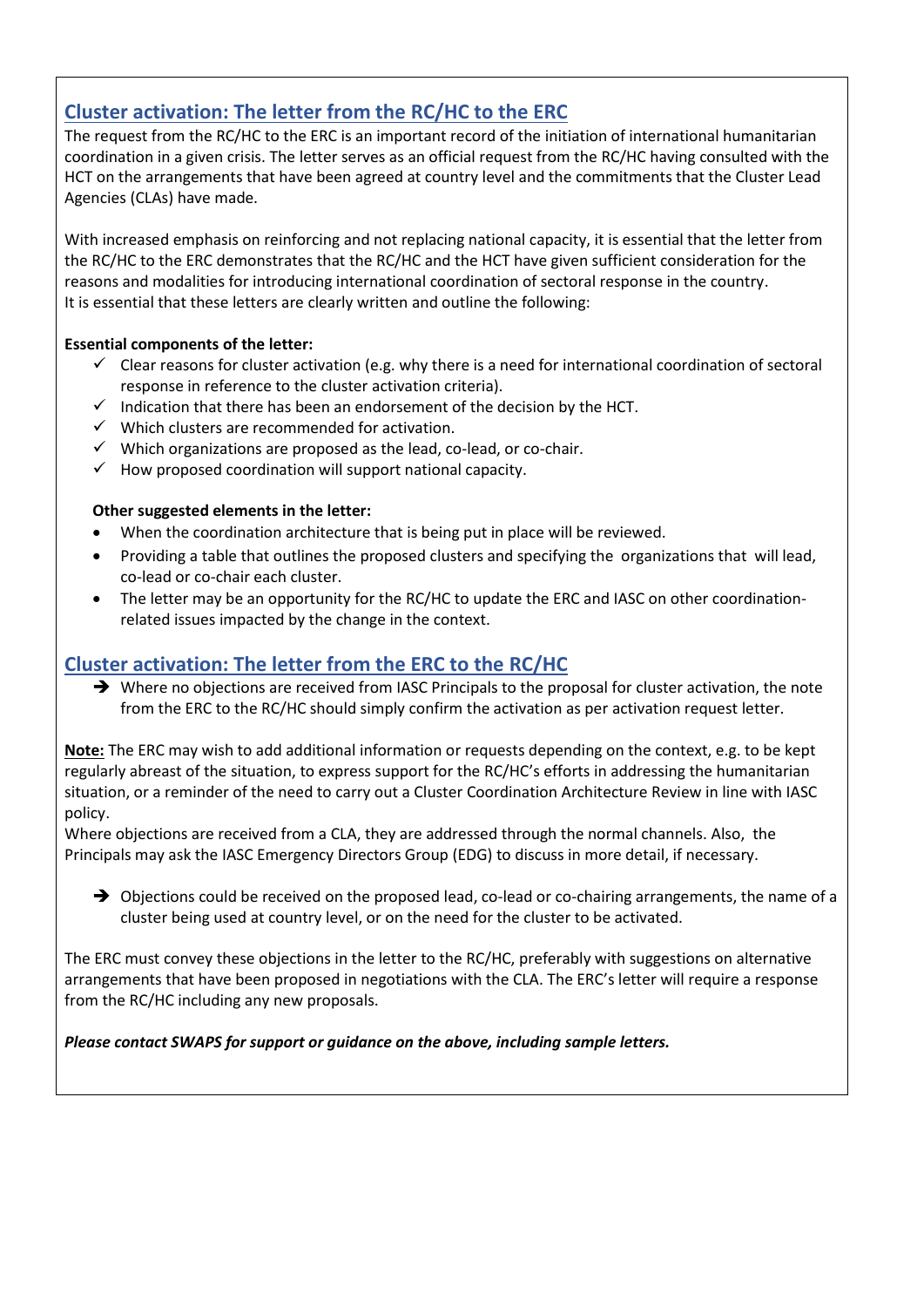### **Important considerations**

Cluster deactivation means the closure of a formally activated cluster and the transfer of its functions from an entity with international leadership and accountability to other structures, including those that are led nationally, or are focused on development. Cluster deactivation may take place for a single cluster or several clusters. It may take place after a coordination architecture review or after other events in the country impacting the need for humanitarian response.

Cluster deactivation must always be based on an assessment of national capacity and consideration of the context.

The criteria for deactivation must be met, i.e.:

(i) The humanitarian situation improves, significantly reducing humanitarian needs and associated response and coordination gaps

and/or

(ii) National structures acquire sufficient capacity to coordinate and meet residual humanitarian needs in line with humanitarian principles.

### **Cluster deactivation: The letter from the RC/HC to the ERC**

**2. Cluster deactivation<sup>4</sup>** The RC/HC's deactivation letter is an important record outlining a significant change in humanitarian coordination arrangements and accountabilities. The letter must convey that the above-mentioned criteria for deactivation are met, outlining the reasons, and noting that an assessment of national capacity and the evolution of the operational context were considered.

The letter serves as an official request to stand down cluster lead agency accountabilities and responsibilities as assigned by IASC policy. The letter clearly indicates what the future arrangements will be, including role of national authorities and that of development actors, and how any residual humanitarian needs will be covered for particular sectors.

### **Essential components of the letter:**

- $\checkmark$  Clear reasons for cluster deactivation and the transitional coordination arrangements that will be put in place, including consultations with national authorities and their role as well as with development actors.
- $\checkmark$  How residual humanitarian needs will be addressed and the accountable entity.
- $\checkmark$  The date that deactivation will take place based on consultation with the HCT and national authorities.
- $\checkmark$  A table outlining the remaining cluster/sectors (if relevant) that will continue, including the cluster lead agency and co-lead (if any).

<sup>4</sup> Please consult the *IASC Reference Module for Cluster Coordination at the Country Level 2015* "Cluster Activation" p9-11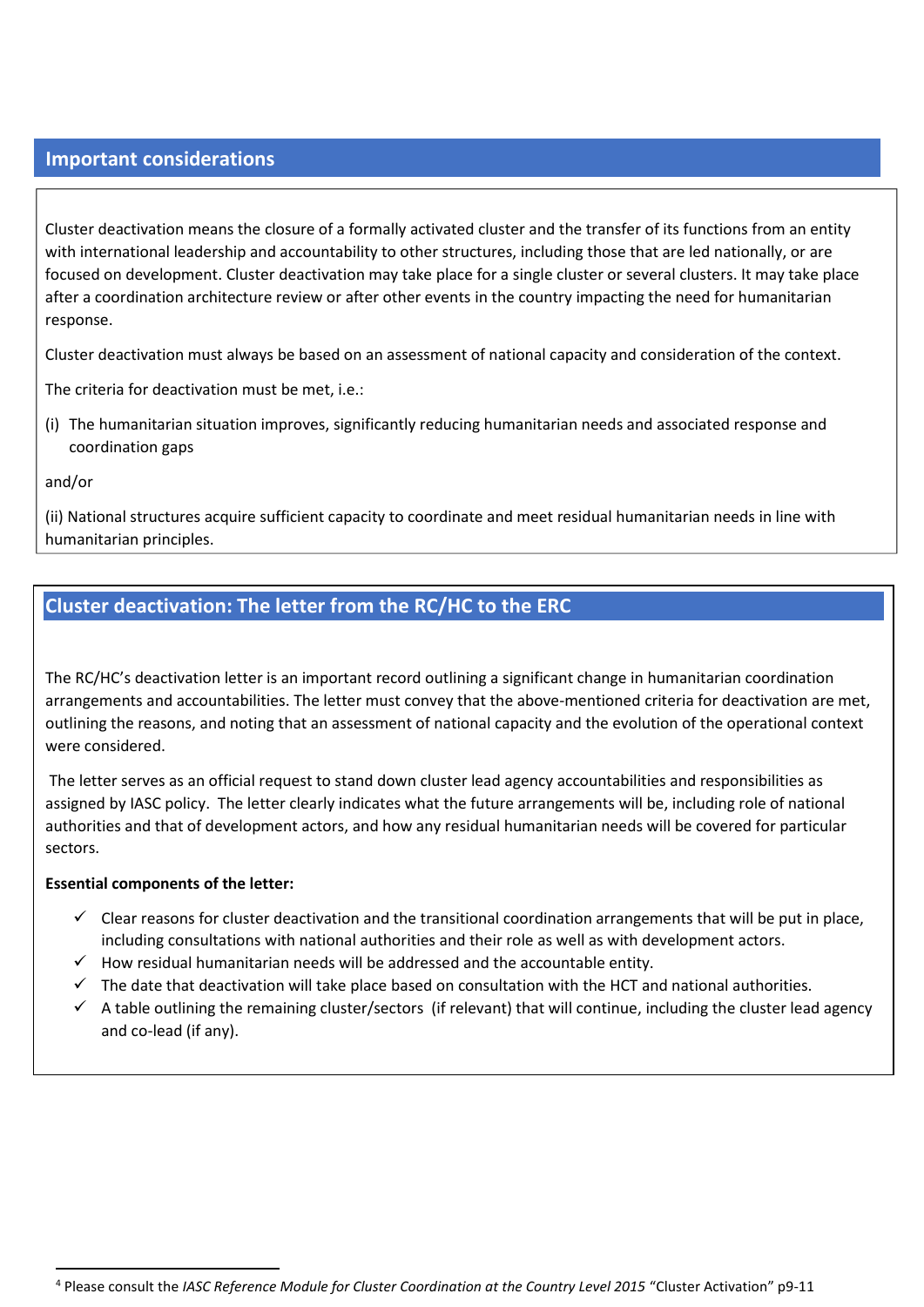# **Cluster deactivation checklist**

| <b>Issue</b>                   | <b>Field</b>                                                                                                                                                                                                                                                                                                                                                                                                                                                                                                                                                                                                                                                                     | <b>HQ</b>                                                                                                                                                                                                                                                                                                                                                                                                                                            |
|--------------------------------|----------------------------------------------------------------------------------------------------------------------------------------------------------------------------------------------------------------------------------------------------------------------------------------------------------------------------------------------------------------------------------------------------------------------------------------------------------------------------------------------------------------------------------------------------------------------------------------------------------------------------------------------------------------------------------|------------------------------------------------------------------------------------------------------------------------------------------------------------------------------------------------------------------------------------------------------------------------------------------------------------------------------------------------------------------------------------------------------------------------------------------------------|
| Primary<br>contacts            | RC/HC, HoO                                                                                                                                                                                                                                                                                                                                                                                                                                                                                                                                                                                                                                                                       | <b>SWAPS: Marina Skuric Prodanovic</b><br>skuric@un.org, Randa Hassan<br>Hassan50@un.org,<br>Janet Puhalovic puhalovic@un.org<br><b>OAD: Relevant Desk Officer and Section Chief</b><br>and Alexandra Bonvolat: bonvalot@un.org,<br>Snezana Visnjic (visnjic@un.org), Melissa<br>Fernandez (fernandez15@un.org)<br>OUSG: Natasha Geber geber@un.org, Sofie<br>Karlsson karlsson2@un.org<br><b>IASC Secretariat: Farhad Movahed</b><br>movahed@un.org |
| Step1<br><b>Criteria</b>       | Are the IASC criteria met for cluster<br>deactivation?<br>Has there been an assessment of<br>national capacity and of the<br>context?<br>Has the RC/HC/HCT analyzed and<br>discussed the context and the gaps<br>and the continued need for<br>(sectoral) coordination?                                                                                                                                                                                                                                                                                                                                                                                                          | Has SWAPS provided guidance to the HoO on<br>cluster deactivation or transition coordination<br>procedures?<br>Has APMB (Humanitarian-Development<br>Collaboration Section) been consulted?                                                                                                                                                                                                                                                          |
| Step 2<br><b>Consultations</b> | ■ Has the CLA been in discussions<br>with its national sectoral<br>counterpart at senior level<br>regarding handing over<br>coordination responsibilities?<br>■ Has the RC/HC/OCHA discussed<br>possible deactivation and transition<br>planning with national authorities<br>and related implications?<br>Is it clear what the alternative<br>coordination arrangements will be<br>and how residual humanitarian<br>needs will be addressed?<br>■ Have consultations with<br>development actors taken place?<br>■ Has the RC/HC/HCT discussed and<br>agreed to the cluster deactivation<br>and timeline?<br>Has a transition plan been<br>developed and approved by the<br>HCT? | Has SWAPS liaised with the relevant Global<br>Cluster(s) or convened the Global Clusters to<br>discuss cluster deactivation and transition<br>planning?                                                                                                                                                                                                                                                                                              |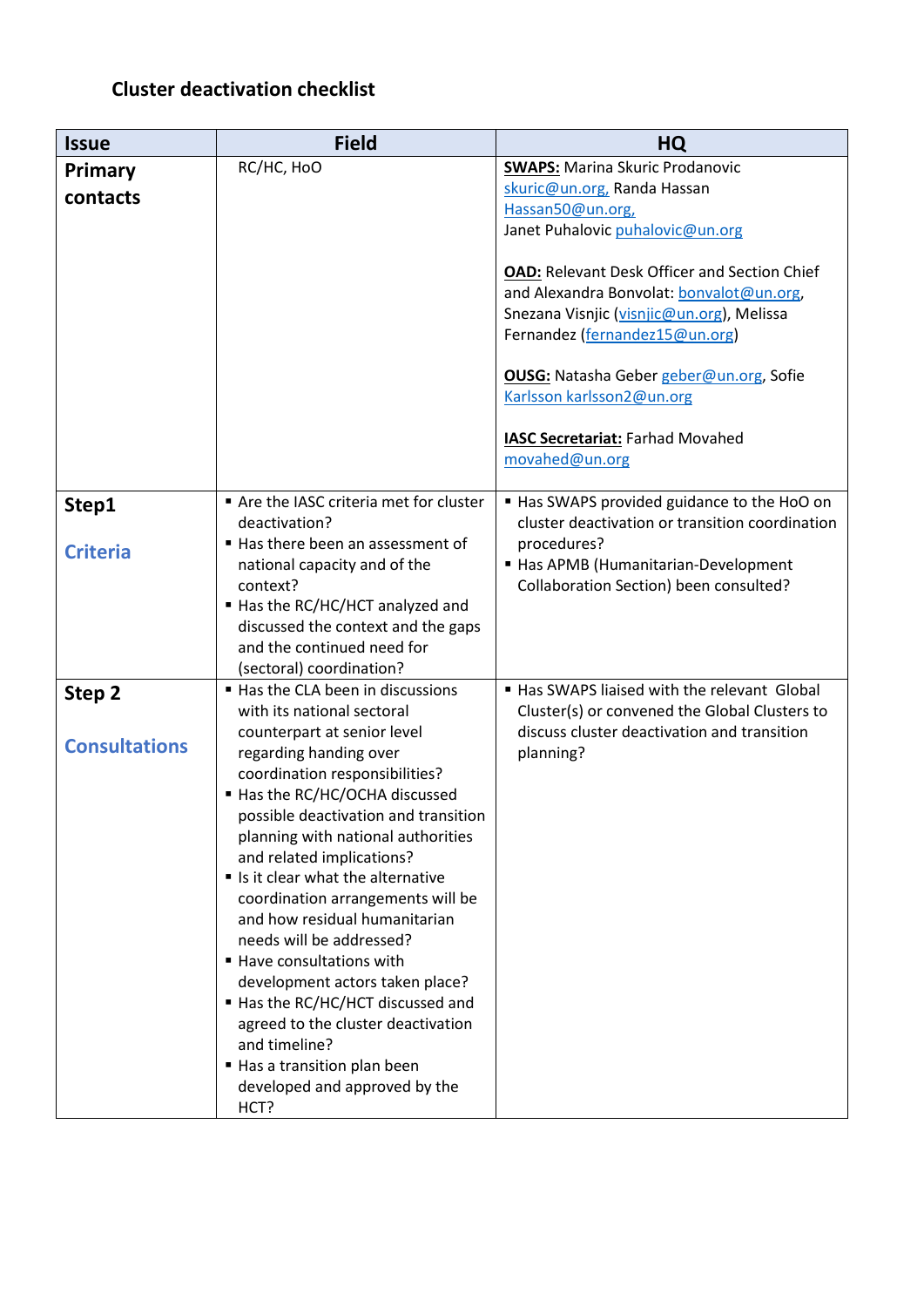| ■ Has the HoO drafted a letter from<br>the RC/HC to ERC outlining the<br>reasons for the deactivation and<br>shared it with OAD? | Has OAD or the ERC received a letter from the<br>RC/HC requesting cluster deactivation?<br>■ Has OAD shared the letter with SWAPS for<br>comments?<br>" Does the letter conform to requirements and<br>effectively indicate why cluster deactivation is<br>requested as per guidance?<br>Are there any concerns known from the HQ<br>perspective on why cluster deactivation may<br>be problematic or if alterative arrangements<br>should be considered?                                                                                                                                                                                                                                                                                            |
|----------------------------------------------------------------------------------------------------------------------------------|------------------------------------------------------------------------------------------------------------------------------------------------------------------------------------------------------------------------------------------------------------------------------------------------------------------------------------------------------------------------------------------------------------------------------------------------------------------------------------------------------------------------------------------------------------------------------------------------------------------------------------------------------------------------------------------------------------------------------------------------------|
|                                                                                                                                  |                                                                                                                                                                                                                                                                                                                                                                                                                                                                                                                                                                                                                                                                                                                                                      |
|                                                                                                                                  | Has OAD:<br>Drafted the note from the ERC to the IASC<br>Principals with the ERC's recommendation<br>on deactivation?<br>Transmitted the ERC's note to OUSG<br>copying "OCHA-Cluster Activation-<br><b>Deactivation"</b> mailing list within three<br>working days <sup>5</sup> ?<br>Has OUSG:<br>Cleared the note from OAD?<br>Transmitted the note together with the<br>RC/HCs request to the IASC Principals<br>copying EDG, and "OCHA-Cluster<br>Activation-Deactivation" mailing list<br>[within the same three working days]?                                                                                                                                                                                                                  |
|                                                                                                                                  | Has SWAPS shared the RC/HC letter and ERC<br>note to IASC with the Global Cluster<br>Coordinators?                                                                                                                                                                                                                                                                                                                                                                                                                                                                                                                                                                                                                                                   |
| ■ Has the RC/HC received<br>confirmation from the ERC that the<br>cluster deactivation is endorsed by<br>the IASC?               | ■ Were any objections received within<br>deadline?<br>Has OAD:<br>Prepared a note from the ERC to the<br>٠<br>RC/HC confirming cluster deactivation and<br>sent to OUSG, copying "OCHA-Cluster<br>Activation-Deactivation" mailing list?<br>Forwarded to the HoO the deactivation<br>endorsement note sent from OUSG to the<br>RC/HC (see below)?<br>Has OUSG:<br>Sent the note to the IASC Principals<br>٠<br>confirming there are no objections and the<br>cluster is deactivated as per the RC/HC<br>request, copying the EDG and "OCHA-<br><b>Cluster Activation-Deactivation"</b> mailing<br>list?<br>Sent note from ERC to RC/HC confirming<br>cluster deactivation copying "OCHA-<br><b>Cluster Activation-Deactivation"</b> mailing<br>list? |
|                                                                                                                                  |                                                                                                                                                                                                                                                                                                                                                                                                                                                                                                                                                                                                                                                                                                                                                      |